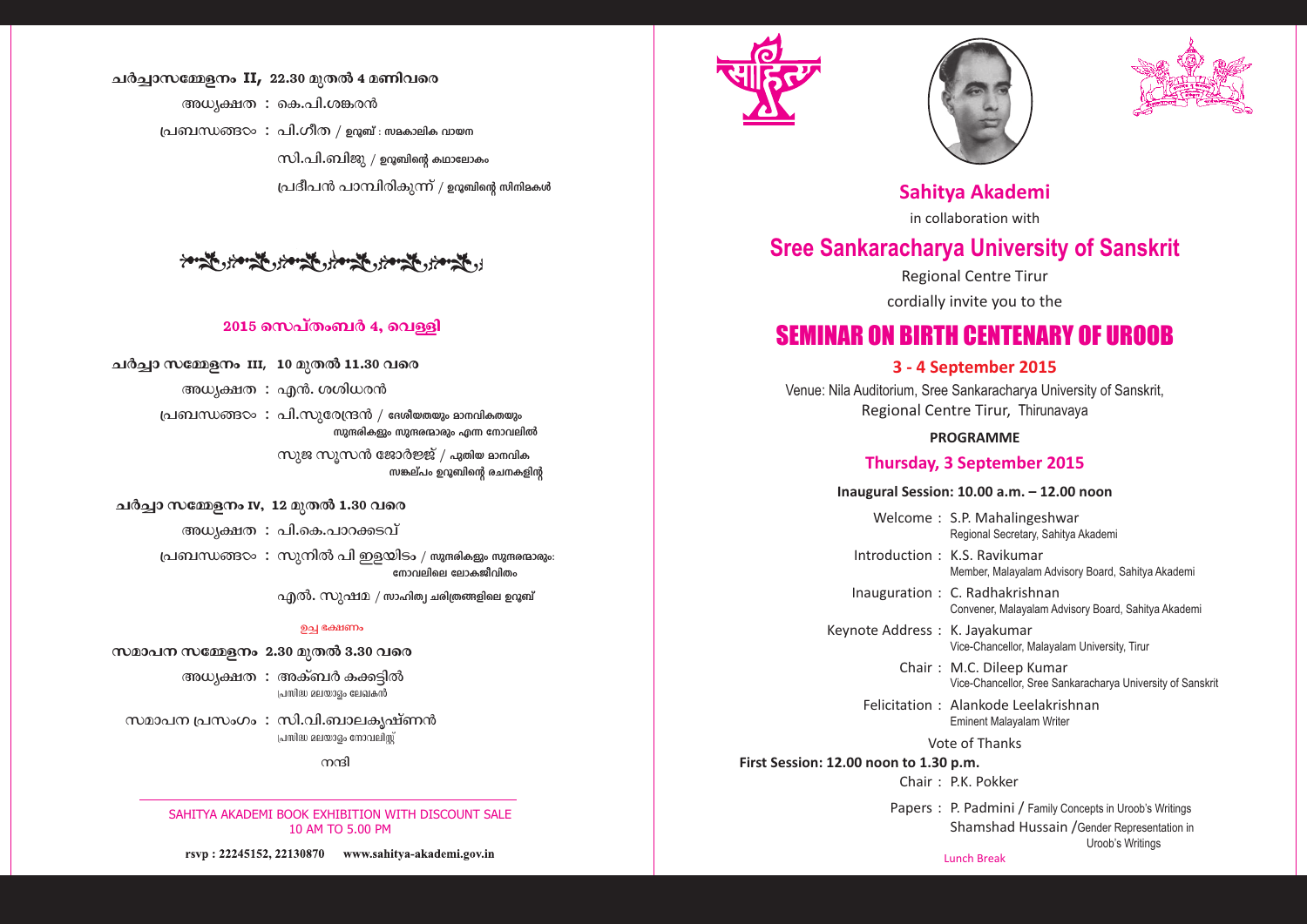## Second Session: 2.30 p.m. to 4.00 p.m.

Chair  $\cdot$  K P Sankaran Papers: P. Geetha / Contemporary Reading of Uroob C.P. Biju / World of Uroob's Stories Pradeepan Pampirikkunnu / Films of Uroob

المستعين والمحافظ والمحافظ والمحافظة والمحافظة والمحافظة

## **Friday, 4 September 2015**

Third Session: 10.00 a.m. to 11.30 a.m.

Chair: N. Sasidharan

Papers: P. Surendran / Nationalism and Humanism in the novel Sundarikalum Sundaranmarum

> Suja Susan George / New Humanitarian Concept in Uroob's Writings

### Fourth Session: 12.00 noon to 1.30 p.m.

Chair: P.K. Parakkadavu

Papers: Sunil P. Elayidom / Sundarikalum Sundaranmarum: novel. Texture of Life L. Sushama / Uroob in Literary History

**Lunch Break** 

### Valedictory Session: 2.30 p.m. to 3.30 p.m.

Chair: Akber Kakkattil **Eminent Malavalam Writer** 

Valedictory Address: C. V. Balakrishnan **Eminent Malayalam Novelist** 

Vote of Thanks

SAHITYA AKADEMI BOOK EXHIBITION WITH DISCOUNT SALE 10 AM TO 5.00 PM

rsvp: 22245152, 22130870 www.sahitya-akademi.gov.in







# സാഹിത്യ അക്കാദമി ശ്രീശങ്കരാചാര്വ സംസ്ക്വത സർവ്വകലാശാലാ

തിരൂർ പ്രാദേശിക കേന്ദ്രത്തിന്റെ സഹകരണത്തോടെ സംഘടിപ്പിക്കുന്ന

## ഉറുബ് ജന്മശതാബ്ദി സെമിനാറിലേക്ക്

താങ്കളെ സ്നേഹപുർവ്വം ക്ഷണിക്കുന്നു.

## 2015 സെപ്തംബർ 3, 4

സ്ഥലം: നിളാ ഓഡിറോറിയം, ശ്രീശങ്കരാചാര്വ സംസ്ക്വത സർവ്വകലാശാല തിരൂർ പ്രാദേശിക കേന്ദ്രം, തിരുന്നാവായ.

കാര്യപരിപാടി

## 2015 സെപ്തംബർ 3, വ്യാഴം

### ഉദ്ഘാടന സമ്മേളം 10 മുതൽ 12 മണിവരെ

സ്വാഗതം: എസ്.പി. മഹാലിംഗേശ്വർ യം<br>സാഹിത്യ അക്കാദമി മേഖലാ യെക്കറി

ആമുഖം : കെ.എസ്. രവികുമാർ സാഹിത്യ അക്കാദമി മലയാദം പെദേശക സമിതി അംഗം

ഉദ്ഘാടനം : സി. രാധാകൃഷ്ണൻ കൺവീനർ, സാഹിത്യ അക്കാദമി മലയാദ്ദം ഉപദേശകസമിതി

മുഖ്യ പ്രഭാഷണം : കെ.ജയകുമാർ വൈസ് പാൻസലർ. തുഞ്ചത്തെഴുത്തചൻ മലയാദ് സർവ്വകലാശാലാ, തിരുർ

> അധ്യക്ഷൻ : എം.സി.ദിലീപ് കുമാർ

ആശംസ : ആലങ്കോട് ലീലാകൃഷ്ണൻ പ്രതിദ്ധ ലേഖകൻ നന്ദി

ചർച്ചസമ്മേളനം  $\overline{\mathbf{I}}$  12 മുതൽ 1.30 വരെ

അധ്യക്ഷത : പി.കെ. പോക്കർ (പബന്ധങ്ങ $\infty:$  പി. പത്മിനി/ ഉറുബിന്റെ രചനകളിലെ കുടുംബ സങ്കല്പം

ഷംഷാദ് ഹൂസൈൻ /ஹഖിന്റെ ചനകദിലെ ലിംഗ പ്രതിനിധാനം ഉച്ചക്ഷേണം